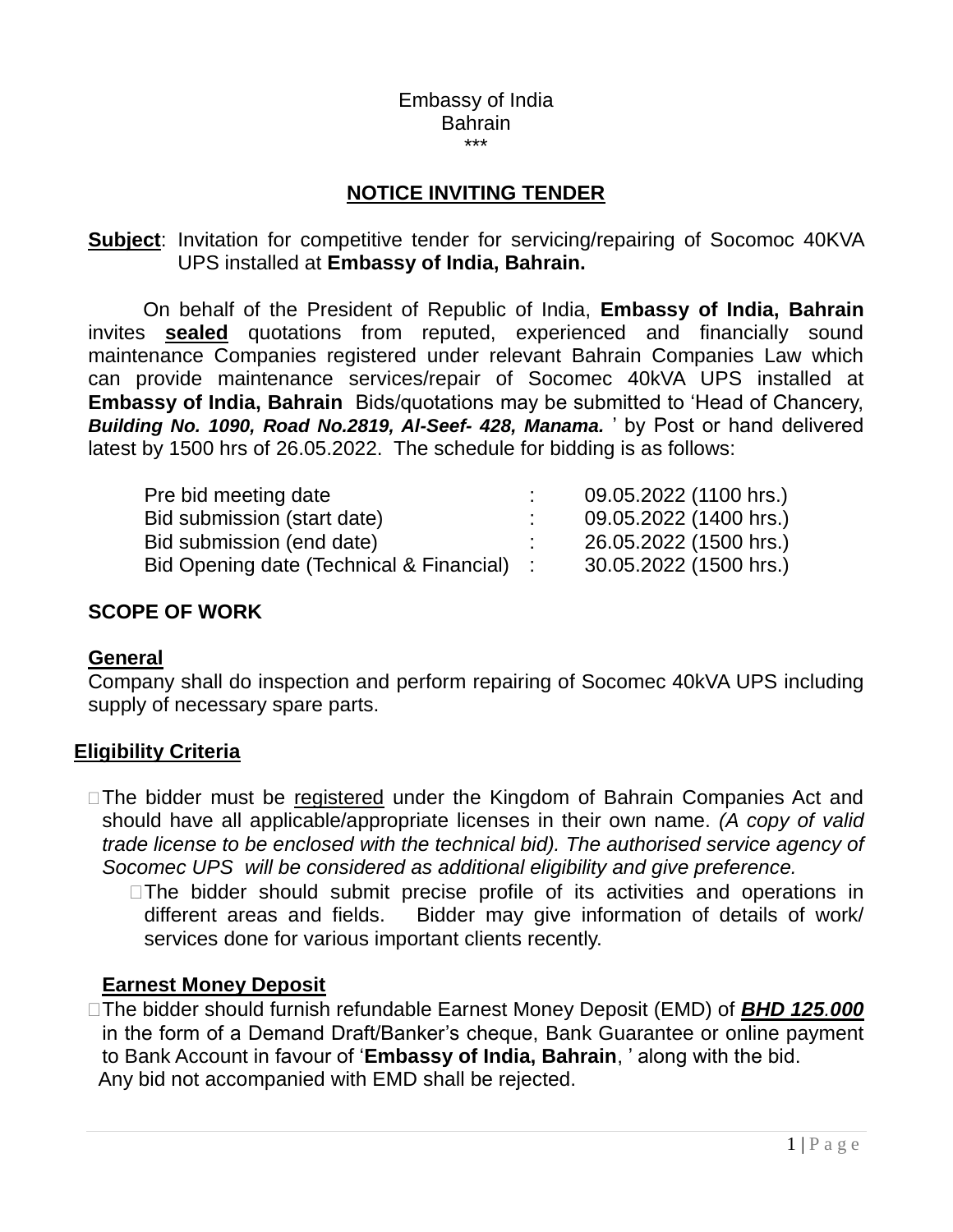The EMD will be forfeited on account of one or more the following reasons:

- The bidder withdraws his bid during the period of bid validity;
- In case of a successful bidder, the selected bidder fails to undertake the works in time.
- Furnishing of any wrong information.
- □ Right to accept any bid and to reject any or all bids: The **Embassy of India**, **Bahrain** reserves the right to amend any of the terms and conditions contained in the Tender document or reject any or all applications/offers without giving any notice or assigning any reason thereof. The decision of the Embassy shall be final and binding upon all bidders.
- □ Change Orders Site Visits: The bidders shall visit the work place, understand the scope thoroughly (even if it is not mentioned in this tender) and then quote for. The bidder shall contact Head of Chancery, **Embassy of India, Bahrain** for visiting the site on 08.05.2022.
- **Notification of award:** Prior to the expiration of the period of bid validity, Embassy of India, Bahrain will issue letter of Intent to successful bidder that it is proposed to accept his bid. Upon the receipt of acceptance letter from successful

 bidder, the letter of award of work will be issued and EMD will be refunded to unsuccessful bidders at the earliest and latest within 30 days of award of work.

# **Termination of Contract** :

- $\Box$  The service provider shall pay the expenses of applicable duties for execution of agreement.
- $\Box$  If the service provider imposes any condition, in conflict with the conditions mentioned herein, his tender is liable to be summarily rejected. In any case, none of such conditions will be deemed to have been accepted unless specifically mentioned in the letter of acceptance of tender issued by the Embassy.
- $\Box$ The tendering authority (Embassy) reserves the right to accept any tender not necessarily the lowest, reject any tender without assigning any reasons and accept tender for all or anyone or more of the articles for which the service provider has submitted bid.
- $\Box$  Any bid received by the tendering authority after the deadline for submission of bids will be rejected and not be considered and may be returned unopened to the service provider.
- $\Box$  The service provider shall be deemed to have visited the site(s) and made themselves familiar with the working condition whether they actually inspect the site(s) or not.
- $\Box$  The service provider shall employ as its representatives, servants and workmen after verifying their antecedents and loyalty before employing them for the works. It shall ensure that no person of doubtful antecedents and nationality is, in any way, associated with works.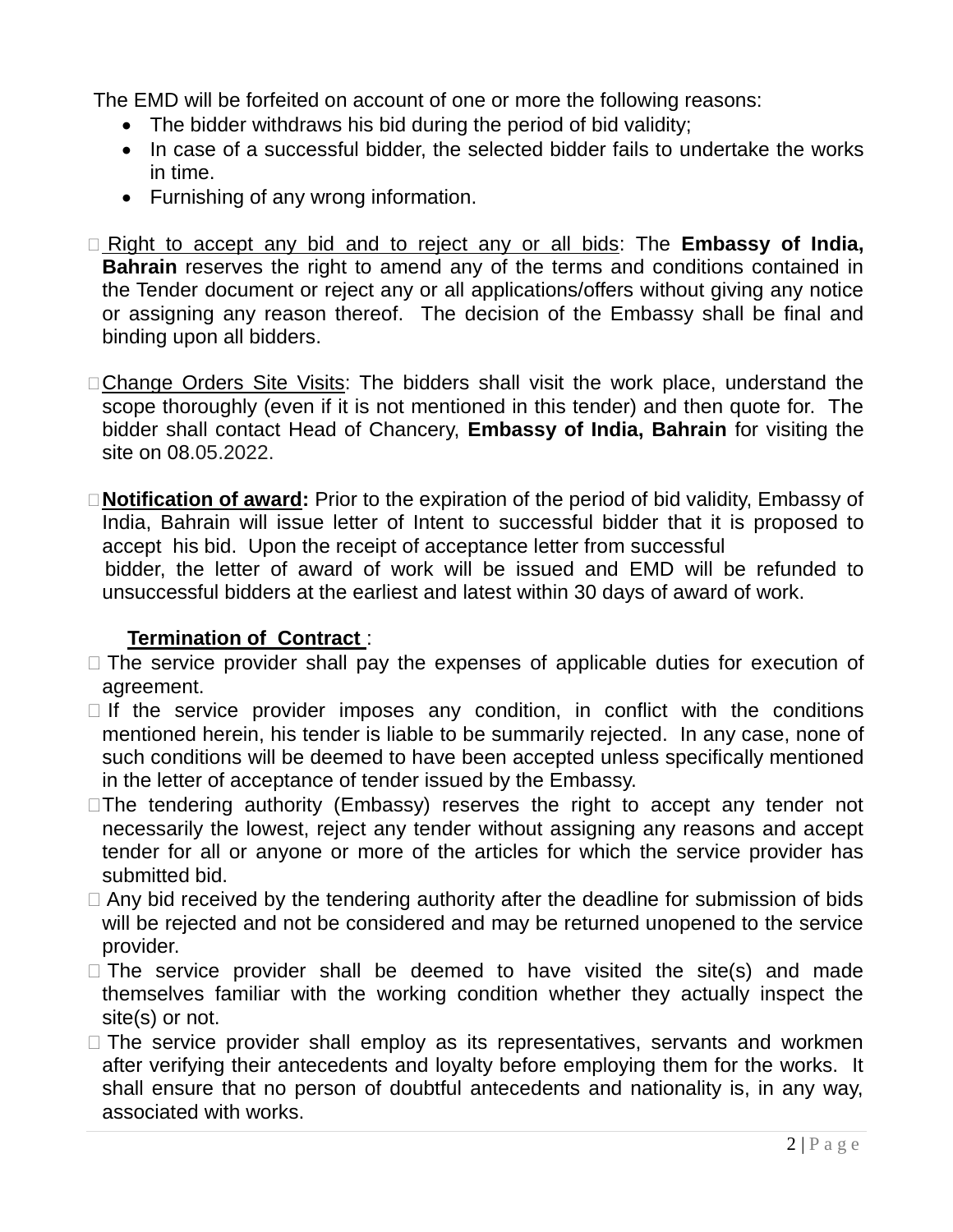- □ The tender shall remain valid for acceptance for a period of 180 days from the last date of submission.
- $\Box$  The rates quoted by the service provider shall be deemed to include all taxes and duties etc. as applicable. Liability, if any, towards staff and employees from principal employer's end shall be deemed to be included in the offer.
- □The service provider would need to ensure that all the statutory requirements for operating buildings are in force and adhered to.

# **Code of Conduct and Penalty for Non Performance**:

- $\Box$  The service provider or an experienced supervisor engaged by the service provider shall personally visit installations under operation.
- $\square$  The service provider must know and follow their duties related to safety for all personnel.
- **Taxes and Duties**: The bidder must include in their bids all duties, royalties and sales/service taxes or any other taxes, fees, charges as applicable. The Embassy will entertain no extra claim on this amount at any stage of execution of work. In case of any variations in the taxes, the same shall be charged after producing the Government notification.

#### **General Instructions for Compliance**

- $\Box$ The tenders should be submitted in three sealed covers  $-$  First cover/sealed containing *EMD or Bid Securing Declaration,* the *second* sealed cover should be superscribed "Technical & Financial Bid". These two sealed covers should be placed in a large sealed envelope superscribed "Tender for repair of UPS system installed at Embassy of India, Bahrain Chancery-cum-Residential Complex" and addressed to *'Head of Chancery, Embassy of India*, *Building No. 1090, Road No. 2819, Al-Seef- 428, Manama***.**
- $\Box$ The 'Technical Bid' should contain (a) The requisite information duly filled in as per Proforma at Annexure-I; (b) Agency profile including previous experience, (c) All other required documents. The bidder should also clearly mention in the tender that the terms and conditions of the tender are acceptable to them.
- The 'Financial Bid' should contain rates which are to be quoted as proforma at Annexure-II.
- $\Box$  The tender forms shall be filled in ink or typed. No tender filled in pencil will be considered. The tender shall be signed, dated and witness in all places provided for in the documents. All corrections/deletions/scoring out/over writing shall be initialled. Any correction made in the tender documents by the bidder shall be made in ink only and not by using correcting fluid, and should duly be authenticated. Every page of the tender shall be initialled by the bidder, and submitted back as a token of accepting the laid down terms and condition. The bidder shall sign all schedule forming part of the tender.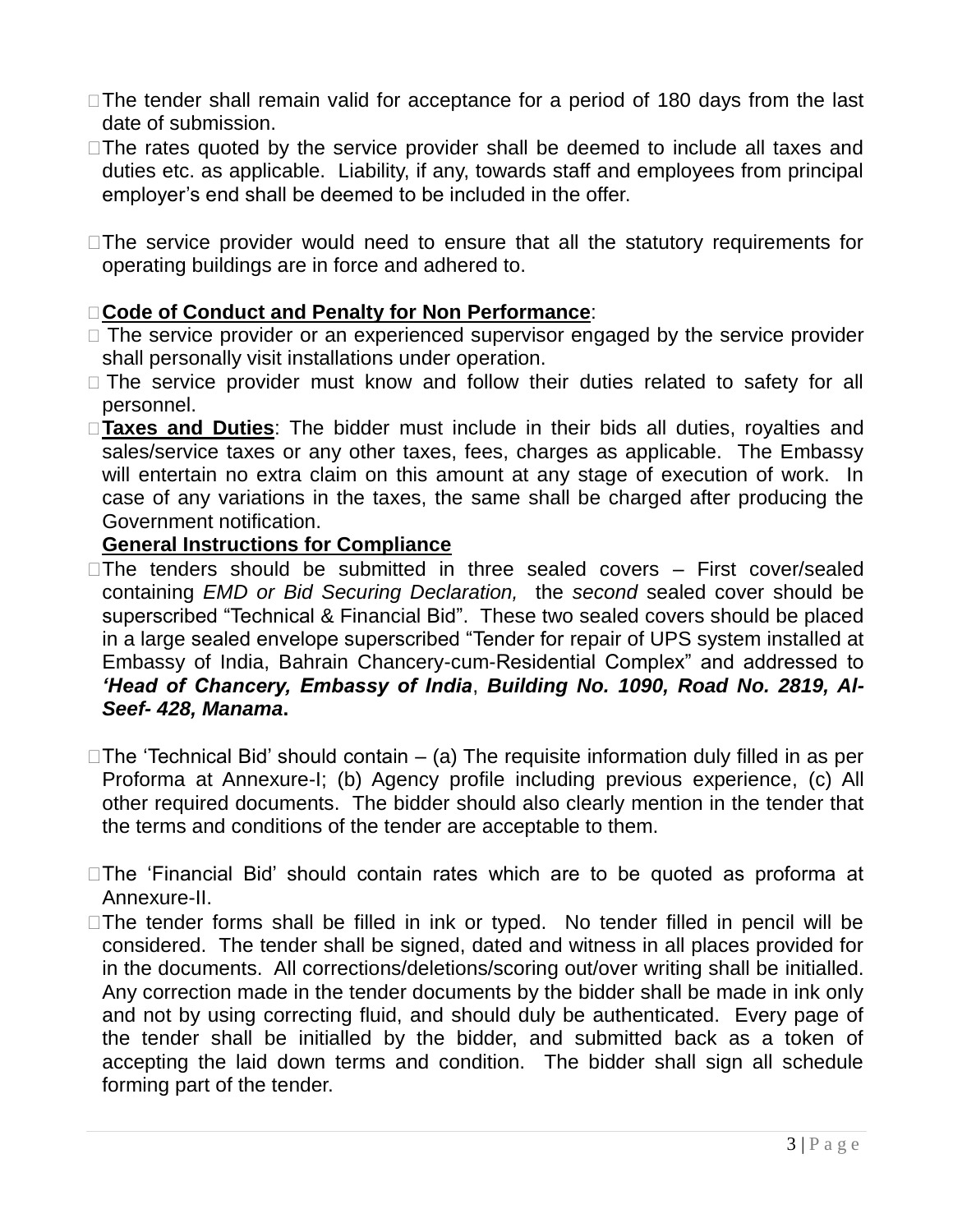- □ Late Bids: The bidders are advised, in their own interest, to ensure that the tender document reaches the Embassy well before the closing date and time of the bid submission. Any bid received after the deadline shall be rejected and returned unopened.
- **Modifications and withdrawals**: No documents may be modified after submission. In case of any changes the bidder may write the corrections and send the same and it is at the discretion of the tender inviting authority to accept the same or reject it, and no changes shall be accepted once the bids are opened. In case of withdrawal, the bidder will lose his Earnest Money Deposit.

**\* \* \* \* \* \* \***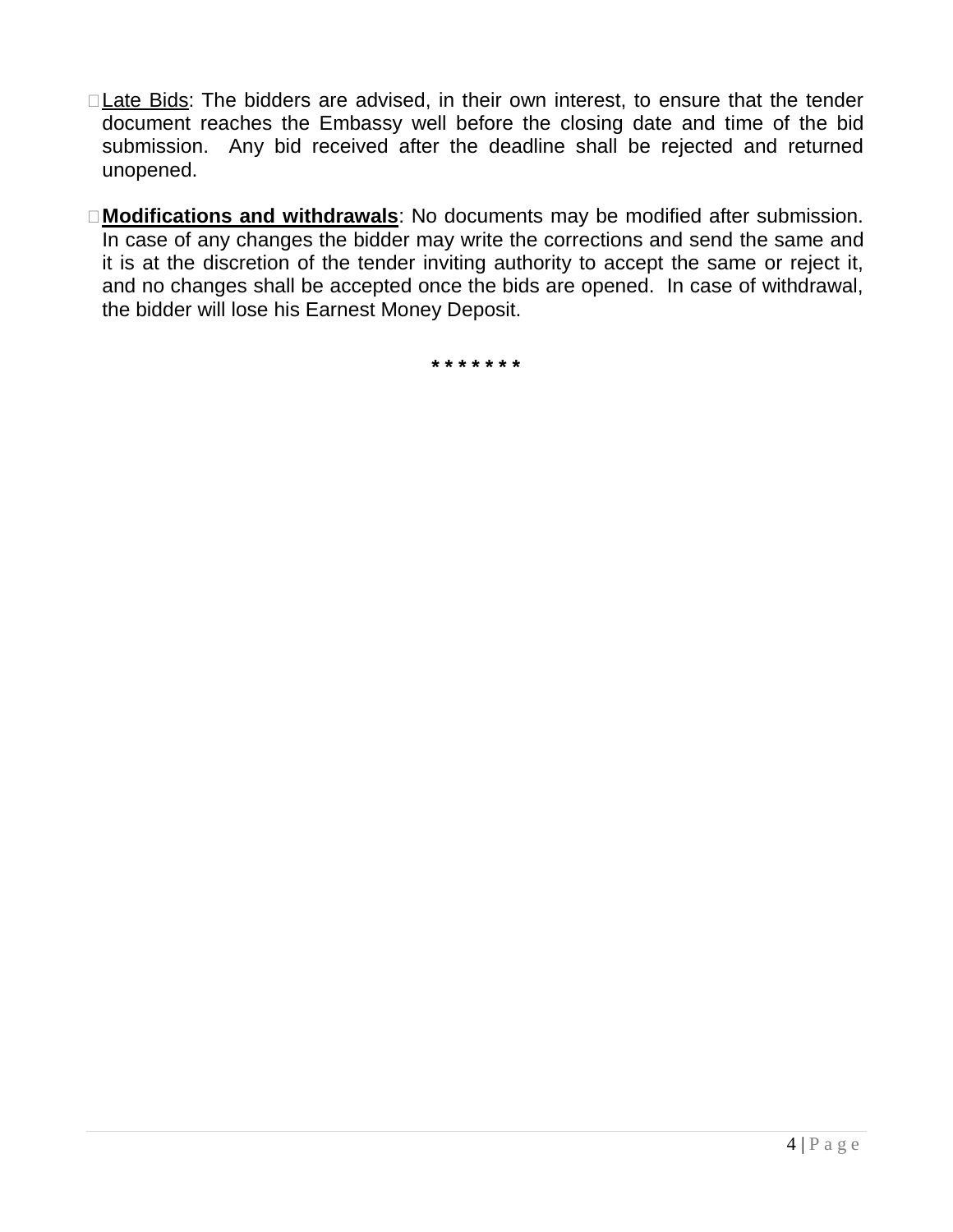# [Letter head of the Company]

I/We, \_\_\_\_\_\_\_\_\_\_\_\_\_\_\_\_\_\_\_\_\_\_\_\_\_\_\_\_\_, Representative(s) of M/s.\_\_\_\_\_\_\_\_\_\_\_\_\_\_\_\_\_\_\_\_\_\_\_\_\_\_\_\_\_\_\_\_ solemnly declare that:-

□ Myself or my partners do not have any relative working in any office of Embassy of India, Bahrain.

□ I/We Company have not been banned/de-listed by any Government or Quasi Government agencies or PSUs.

**[Signature(s) of the Tenderer with Date & Seal]**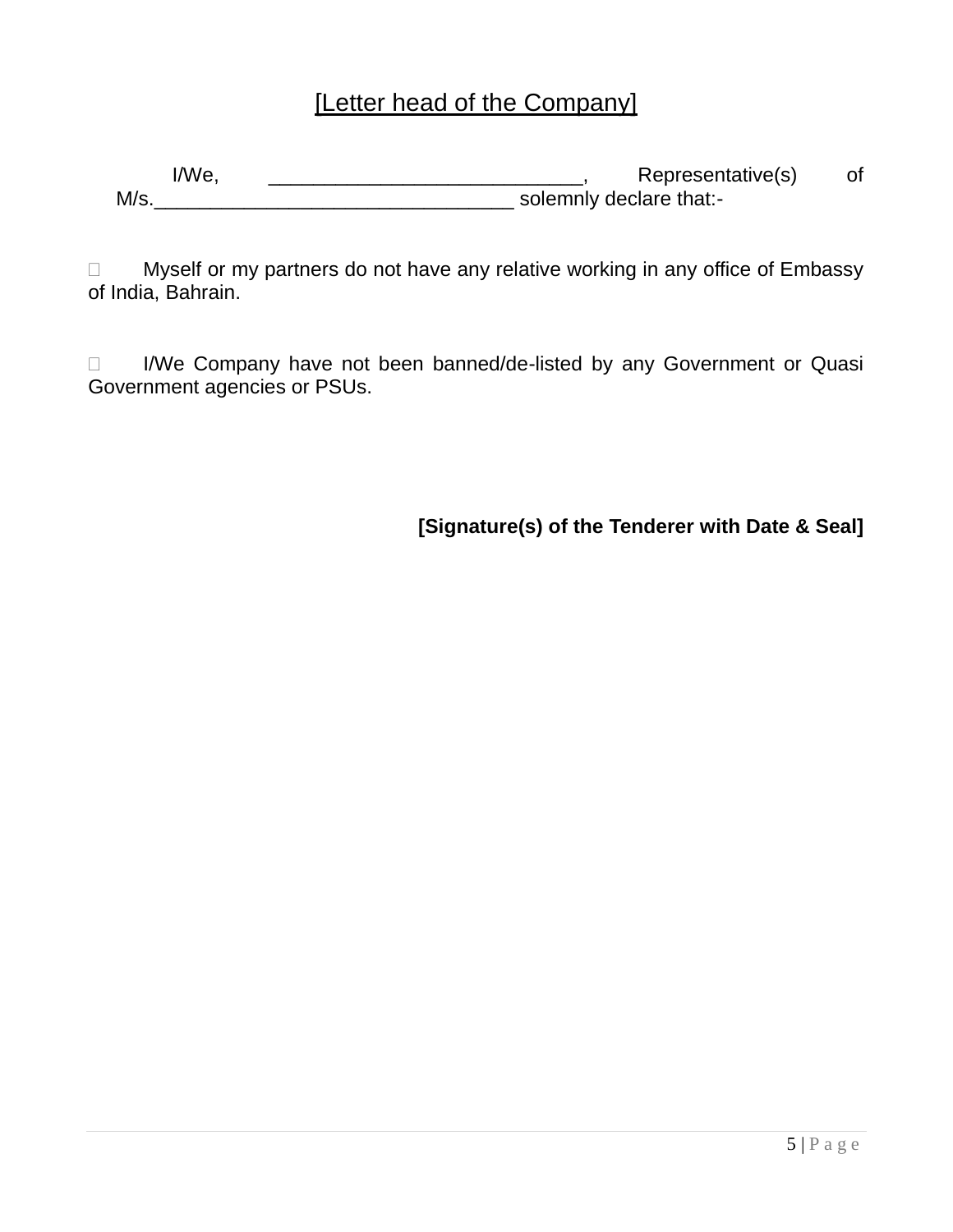# **Performance / Service Guarantee Format**

To: Embassy of India Bahrain.

WHEREAS ------------------------------ (Name of the Service Provider) herein called "the Bidder" has undertaken, in pursuance of Contract No. dated **to provide Maintenance Services hereinafter called "the Contract".** 

AND WHEREAS it has been stipulated by you in the said Contract that the Service Provider shall furnish you with a Bank Guarantee by a recognized Bank for the sum specified therein as security for compliance with our performance obligations in accordance with the Contract.

AND WHEREAS we have agreed to give the Service Provider a Guarantee.

THERFORE We hereby affirm that we are Guarantors and responsible to you, on behalf of the Service Provider, up to a total of **Example 2018** (Amount of the Guarantee in Words and Figures *5%* of contract amount) and we undertake to pay you, upon your first written demand declaring the Supplier to be in default under the Contract and without cavil or argument, any sum or sums within the limit of \_\_\_\_\_\_\_\_\_\_\_\_\_\_ (Amount of Guarantee) as aforesaid, without your needing to prove or to show grounds or reasons for your demand or the sum specified therein.

This guarantee is valid until the \_\_\_\_\_\_\_ day of \_\_\_\_\_\_\_\_\_\_, 20\_

**(Signature and Seal of Guarantors)**

\_\_\_\_\_\_\_\_\_\_\_\_\_\_\_\_\_\_\_\_\_\_\_

Date :

Address :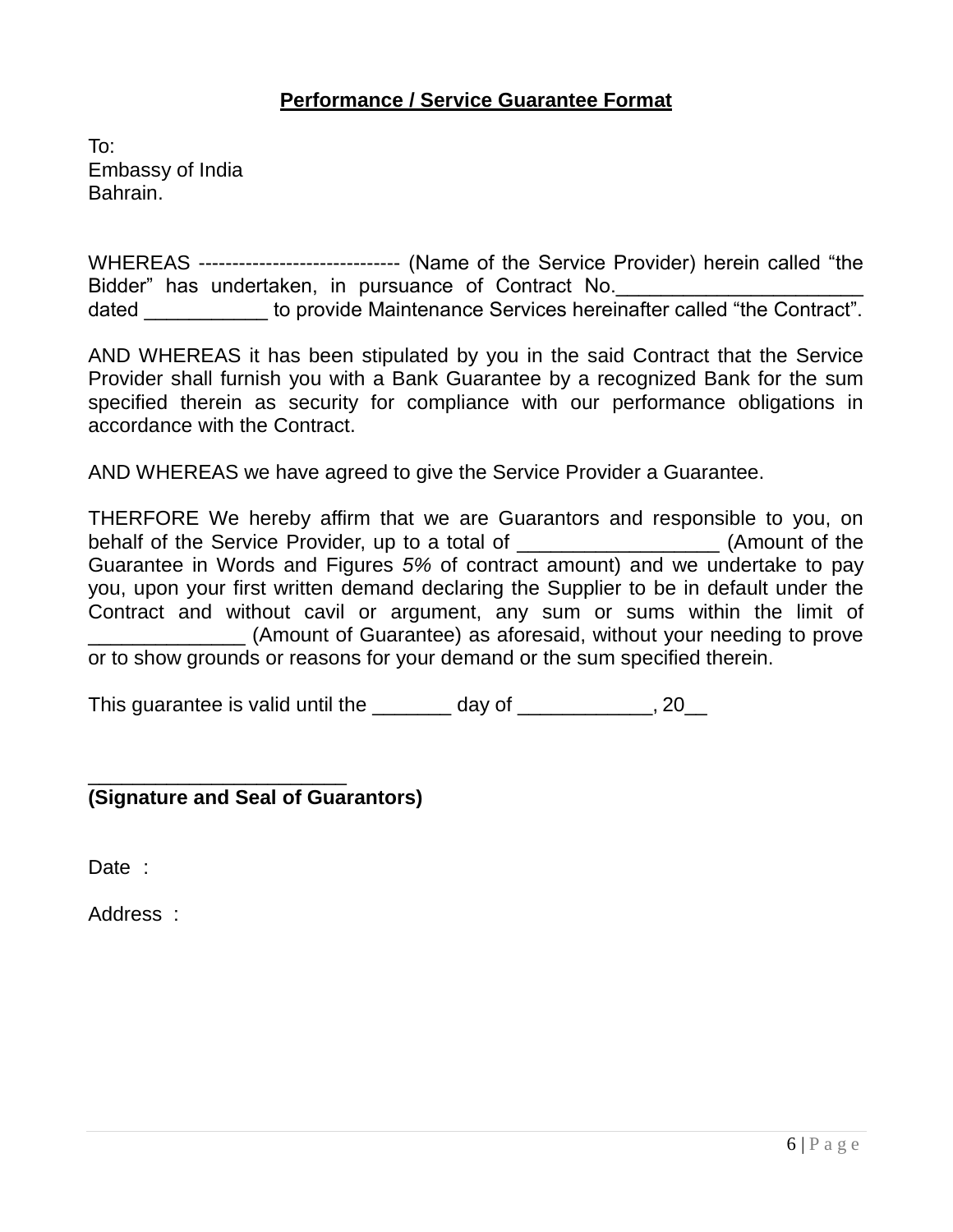## **Part-I : Technical Bid**

| Name of the Bidding Firm                                               |  |
|------------------------------------------------------------------------|--|
|                                                                        |  |
| Name of Partner(s) & Nationality                                       |  |
|                                                                        |  |
|                                                                        |  |
| Name of the Authorized Signatory                                       |  |
|                                                                        |  |
| Nationality                                                            |  |
| Passport No.                                                           |  |
|                                                                        |  |
| E Mail ID                                                              |  |
|                                                                        |  |
| Telephone No.                                                          |  |
|                                                                        |  |
| Fax No.                                                                |  |
| Year of Incorporation                                                  |  |
|                                                                        |  |
| Registration No.                                                       |  |
|                                                                        |  |
| Service tax no.                                                        |  |
|                                                                        |  |
| <b>Registered Office &amp; Address</b>                                 |  |
|                                                                        |  |
| Branch offices in Bahrain (with address<br>and Contact details) if any |  |
|                                                                        |  |

## **Bidder's description format summary**

# **Bidder information – More detailed information on the following aspect may be given in typed form.**

# **Claims and Suits (Explain any "Yes" answers)**

- □ Has your firm, its subsidiaries or its parent companies, ever filed for bankruptcy?
- $\Box$  Has your firm ever failed to complete work awarded to it?

 Are there any judgments, claims, arbitration proceedings or suits pending or outstanding against your firm or its officers?

□ Has your firm filed any lawsuits or requested arbitration with regard to any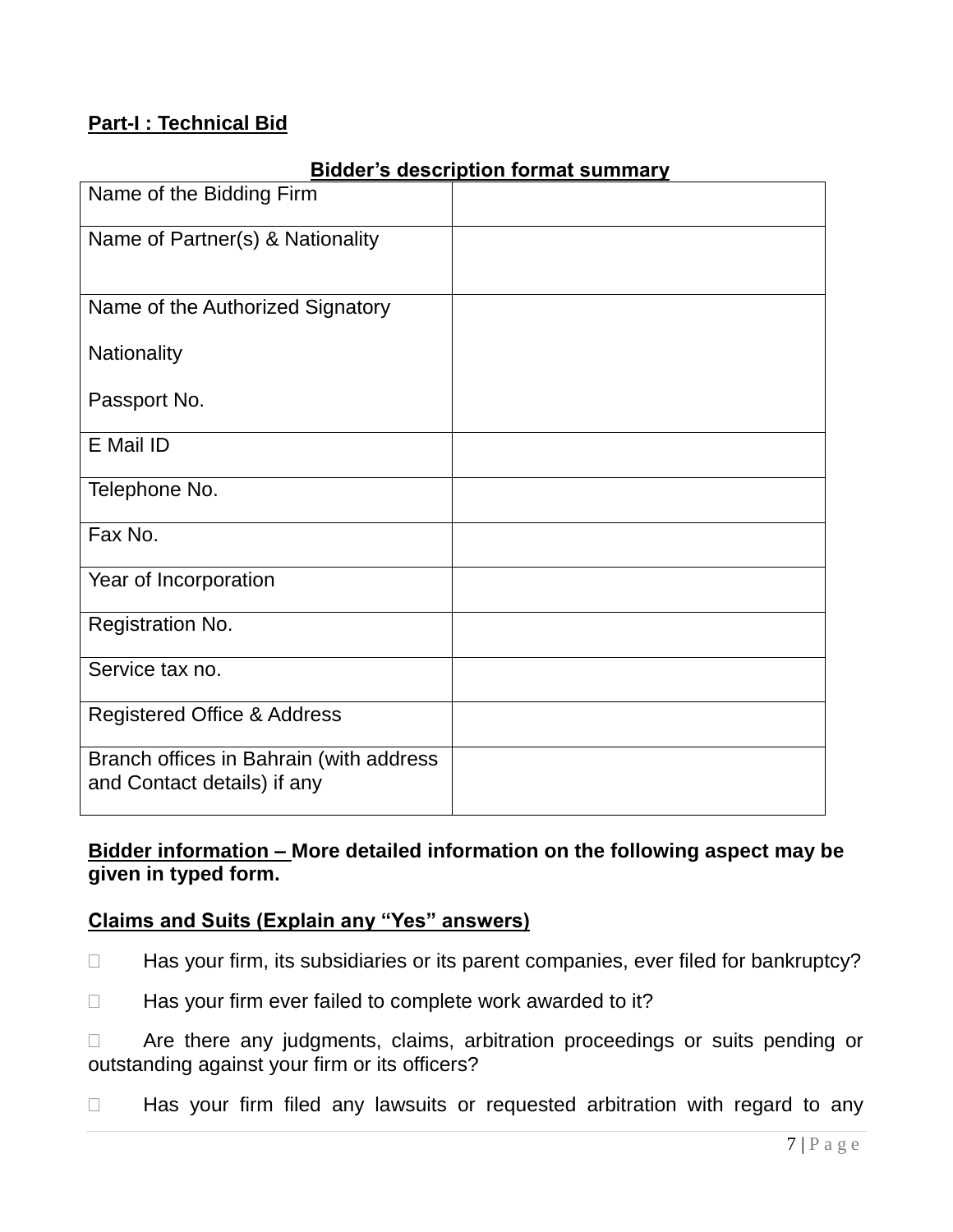contract(s) within the last five years?

# **Financial Information**

□ Please provide copies of your firm's audited financial statements(income statement, balance sheet, cash flow statements) for the last 3 years.

 $\Box$  How long has your company been providing the services outlined in this Tender? Please list contact names and phone number for three (3) companies with which you have entered into facilities/property management contracts, and include a brief description of the scope covered under each.

 $\Box$  Please list your top five (5) customers and indicate what  $\%$  of your business they represent.

□ Who are your bankers?